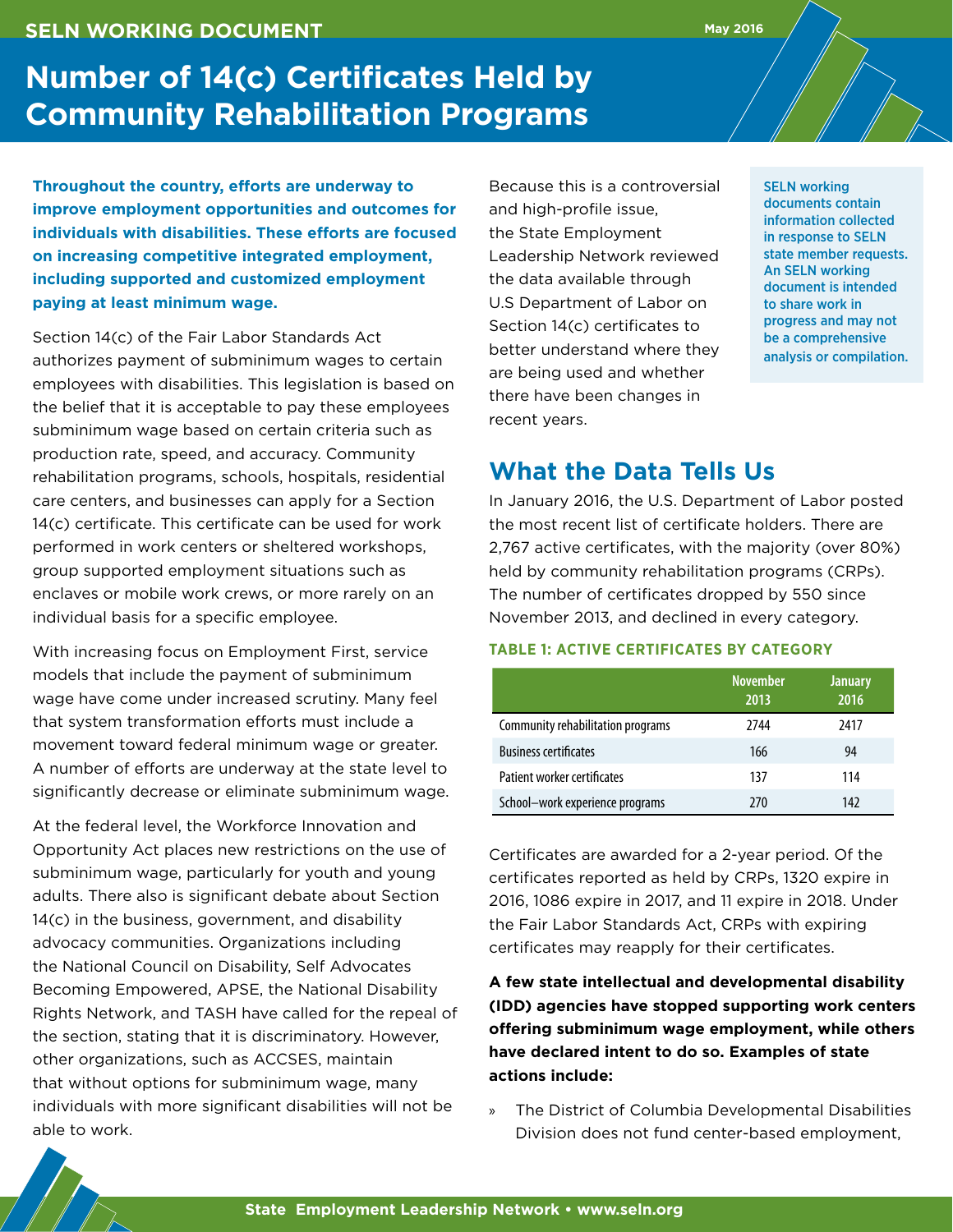and there were only 2 active 14(c) certificates for community providers in January 2016, with a total of 31 participating workers reported at the time of application.

- » The Maine Office of Adults with Cognitive and Physical Disability Services discontinued support for center-based employment in July 2008. As of March 2016, there are 5 active certificates, down from 21 in 2011.
- » The Maryland Minimum Wage and Community Integration Act, HB420/SB417, will phase out the use of subminimum wage in the state over a 4-year timeline. Passed on April 9, 2016, if signed by the governor, the legislation will prohibit authorizing new subminimum wage certificates as of October 1, 2016, and ends the use of subminimum wage on October 1, 2020.
- » In 2013, Massachusetts established a pathway to end funding for facility-based employment. The number of active certificates fell by 33% between 2013 and 2016.
- » The New Hampshire Bureau of Developmental Services largely stopped funding center-based employment, and reports that they do not support sub-minimum wage employment. The number of active certificates dropped from 3 in 2013 to 0 in 2016.
- » The Vermont Division of Disability and Aging Services does not support center-based or group supported employment services, and in January 2016 there were no active 14(c) certificates. Vermont policy is clear, and the state implemented a systematic process of change between 1999 and 2005.<sup>1</sup>
- » Washington State has a long-term commitment to integrated individual employment, and is working toward ending support for work in facility-based settings. As of December 2015, fewer than 200 individuals were reported to be earning wages in sheltered employment, and the number of 14(c) certificates dropped from 46 in November 2013 to 32 in January 2016.

The data in Table 2 refer to certificates held by community rehabilitation programs.

**Table 2: Number of Section 14(c) Certificates Held by Community Rehabilitation Programs as of January 1, 2016\***

| <b>State</b>   | <b>Nov 2013</b> | <b>Jan 2016</b> | <b>Change</b>   |
|----------------|-----------------|-----------------|-----------------|
| АK             | 9               | 6               | $-33%$          |
| AL             | 42              | 29              | $-31%$          |
| AR             | 42              | 51              | 21%             |
| AZ             | 38              | 43              | 13%             |
| CA             | 163             | 145             | $-11%$          |
| $\omega$       | 29              | 29              | 0%              |
| <b>CT</b>      | 58              | 54              | $-7%$           |
| DC             | $\pmb{0}$       | $\overline{2}$  |                 |
| DE             | $\overline{7}$  | 4               | $-43%$          |
| FL             | 97              | 75              | $-23%$          |
| GA             | 79              | 64              | $-19%$          |
| HI             | 9               | 6               | $-33%$          |
| IA             | 70              | 58              | $-17%$          |
| ID             | 11              | 11              | 0%              |
| IL             | 140             | 138             | $-1%$           |
| IN             | 53              | 46              | $-13%$          |
| ΚS             | 53              | 46              | $-13%$          |
| КY             | 46              | 35              | $-24%$          |
| LA             | 79              | 71              | $-10%$          |
| MA             | 75              | 50              | $-33%$          |
| MD             | 42              | 36              | $-14%$          |
| <b>ME</b>      | 14              | 5               | $-64%$          |
| MI             | 69              | 56              | $-19%$          |
| <b>MN</b>      | 104             | 100             | $-4%$           |
| M <sub>0</sub> | 110             | 107             | $-3%$           |
| MS             | 26              | 23              | $-12%$          |
| МT             | 28              | 27              | $-4%$           |
| NC             | 83              | 76              | $-8%$           |
| ND             | 16              | 17              | 6%              |
| <b>NE</b>      | 24              | 24              | $0\%$           |
| NΗ             | 3               | $\pmb{0}$       | $-100%$         |
| NJ             | 66              | 60              | $-9%$           |
| <b>NM</b>      | 9               | 5               | $-44%$          |
| <b>NV</b>      | 13              | 10              | $-23%$          |
| NΥ             | 116             | 106             | $-9%$           |
| 0H             | 151             | 130             | $-14%$          |
| 0K             | 69              | 61              | $-12%$          |
| 0R             | 50              | 42              |                 |
| PA             | 117             | 111             | $-16%$          |
| RI             | 9               | 4               | $-5%$<br>$-56%$ |
| SC             | 70              | 72              |                 |
|                |                 |                 | 3%              |
| SD             | 22              | 18              | $-18%$          |
| <b>TN</b>      | 73              | 63              | $-14%$          |
| TΧ             | 113             | 108             | $-4%$           |
| UT             | 18              | 19              | 6%              |
| VA             | 52              | 40              | $-23%$          |
| VT             | $\pmb{0}$       | 0               |                 |
| WA             | 46              | 32              | $-30%$          |
| WI             | 80              | 75              | $-6%$           |
| WV             | 19              | 18              | $-5%$           |
| WY             | 9               | 6               | $-33%$          |

Source: U.S. Department of Labor Wage and Hour Division

Source: U.S. Department of Labor Wage and Hour Division

1 www.communityinclusion.org/article.php?article\_id=200

2

\* Certificates are awarded for a 2-year period. Of the certificates reported as held by CRPs on January 1, 2016, 1320 expire in 2016, 1086 expire in 2017, and 11 expire in 2018.